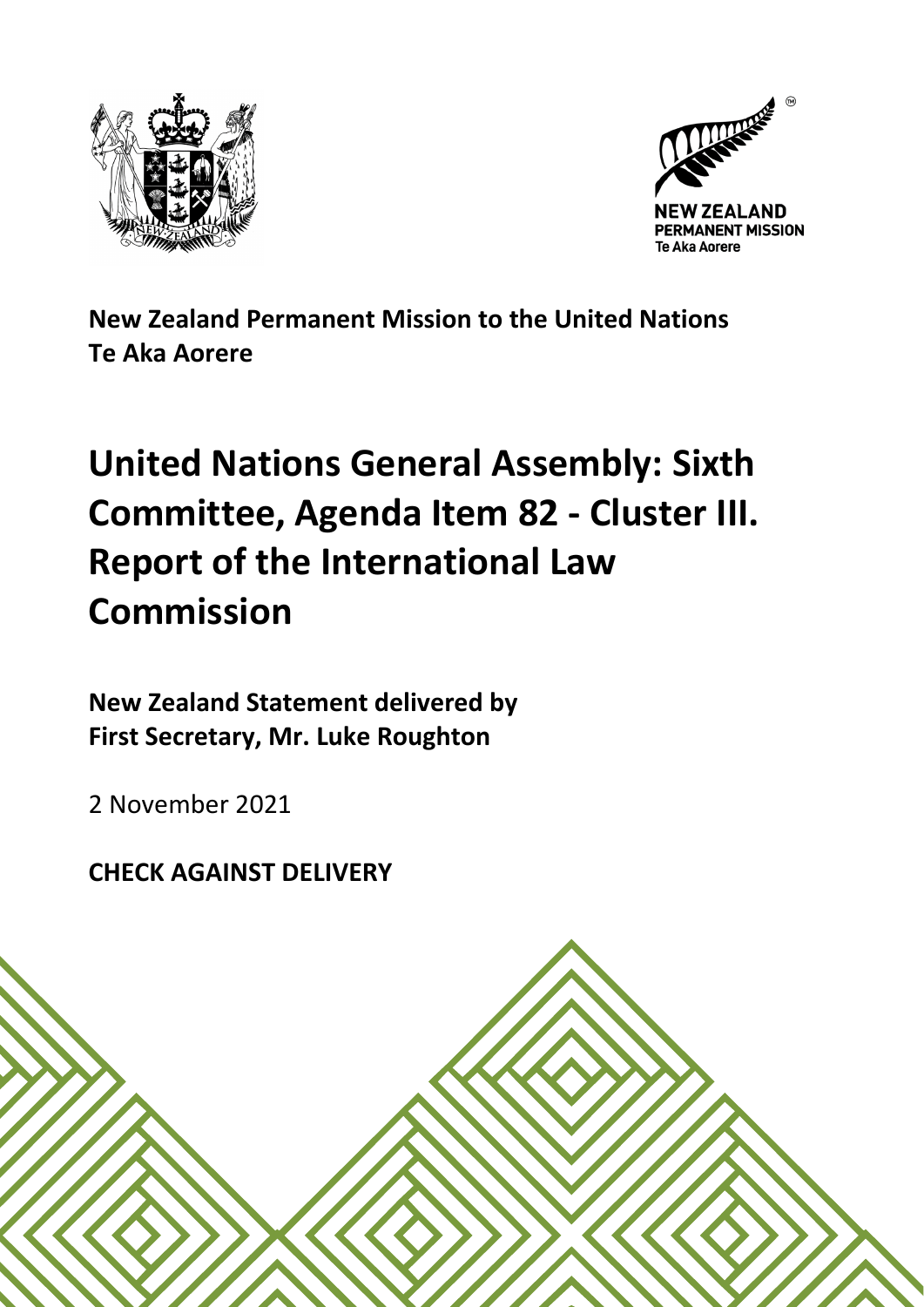Thank you Chair.

With respect to Chapter Seven on **Succession of States in respect of State responsibility,** New Zealand thanks the International Law Commission for its continued work on this topic, and welcomes the fourth report of the Special Rapporteur, Mr. Pavel Šturma, which focuses on the impact of succession of States on forms of international responsibility of States.

New Zealand commends the detail provided on the problems arising in relation to different forms of reparation, including restitution, compensation, and satisfaction, and welcomes the text of the draft articles and commentaries provisionally adopted by the Commission at its seventy-second session.

We welcome the Special Rapporteur's proposal to address in his next report the legal problems arising in situations where there are several successor States, and issues of shared responsibility, and look forward to following the continuation of the topic at the Commission's seventy-third session. We note that there is little state practice in some of the areas covered by this topic, and we would benefit from the commentaries clarifying, as appropriate, when the draft articles represent progressive development, rather than the codification, of international law.

We support the Special Rapporteur's view that the Commission decide on the most suitable outcome of the topic at a later stage.

Regarding Chapter Eight on **General principles of law,** New Zealand thanks the International Law Commission for its progress on this topic and commends the Special Rapporteur, Mr. Marcelo Vázquez-Bermúdez on his second report, which addressed the identification of general principles of law in the sense of Article 38, paragraph 1 (c), of the Statute of the International Court of Justice.